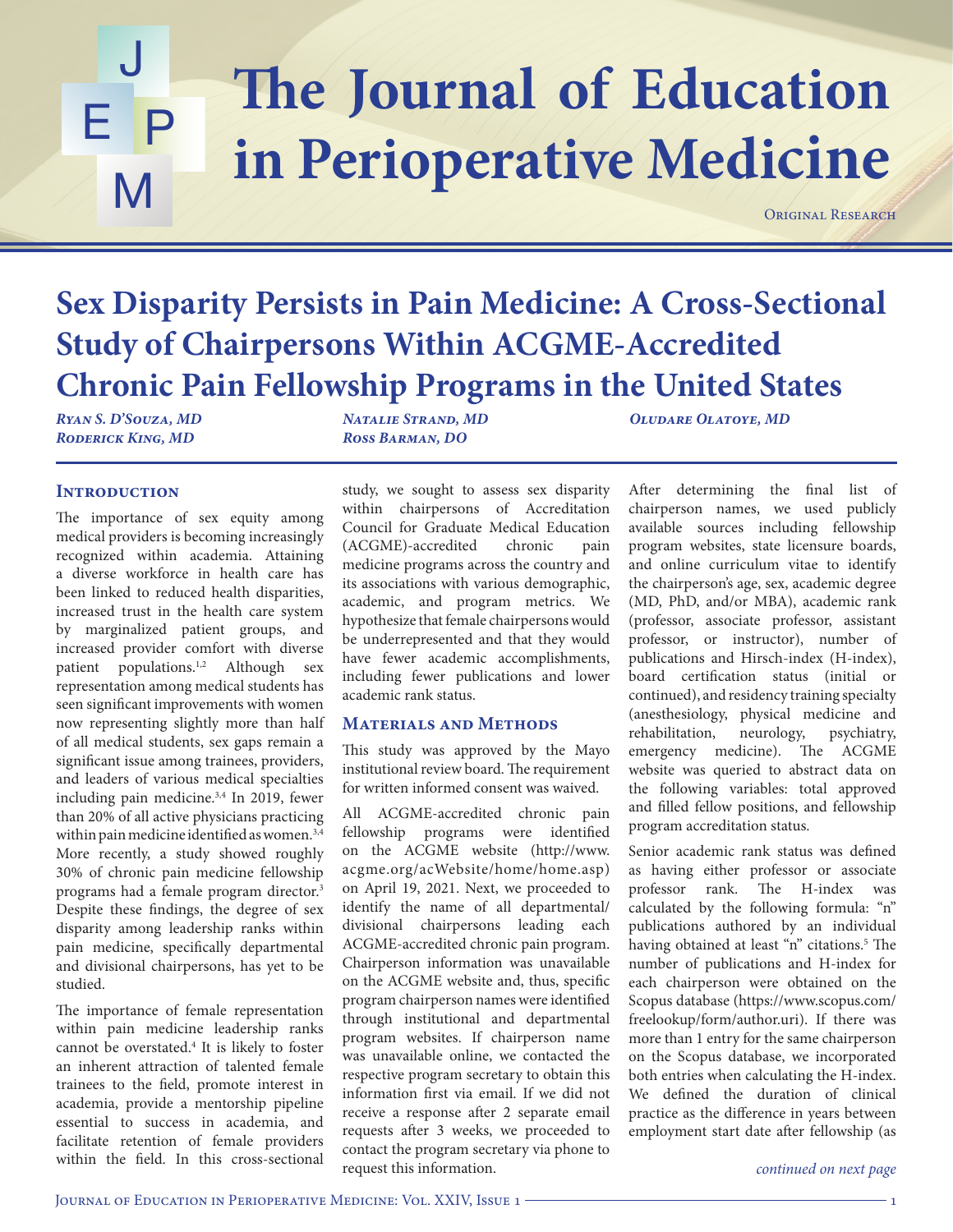an attending physician) and the date data collection was initiated (April 19, 2021). To limit data that may vary rapidly with time, such as number of publications, data collection was completed within a 1-month period (April 19, 2021, to May 19, 2021).

The primary outcome included comparisons of the following demographic, academic, and program-related characteristics between female and male program chairpersons:

(1) Demographic characteristics: age, geographic location (Midwest, Northeast, South, West). Geographic regions were determined based on the US Census Bureau Regions and Divisions (Appendix A).6

(2) Academic characteristics: academic rank, dual appointment as chairperson and program director, completion of MD/ PhD degree, completion of MBA degree, duration of clinical practice, number of publications, H-index, board certification status, chairperson residency training specialty.

(3) Program characteristics: number of approved fellow positions, number of filled fellow positions, program accreditation status.

Continuous outcomes are reported as medians with a 25% to 75% interquartile range (IQR), and dichotomous categorical outcomes are reported as numbers with percentages. The Mann-Whitney ranksum test was used to compare continuous outcomes between female and male chairpersons, and the Fisher's exact test was used to compare categorical variables between female and male chairpersons. A *P* value < .05 was considered statistically significant.

### **Results**

### **Identification and Selection of Chairperson**

We identified a total of 111 ACGMEaccredited chronic pain fellowship programs at the time of study initiation (April 19, 2021). Chairperson name was obtained from the departmental and/ or institutional website for a total of 80 programs (CONSORT diagram displayed in Figure 1). An additional 7 fellowship programs provided the chairperson name

and contact information after we contacted them via email and/or phone call. Twentyfour programs did not provide chairperson information, as they did not respond to email or phone requests.

### **Demographic Characteristics of Chairpersons**

Characteristics of all chairpersons included in our study, as well as based on sex of the chairpersons, are displayed in Table 1. Our overall cohort comprised 17 female chairpersons (19.5%) and 70 male chairpersons (80.5%). No differences in age were detected between female and male chairpersons  $(P = .645)$ . The proportion of female and male chairpersons based on geographic location was similar.

### **Academic Characteristics of Chairpersons Based on Sex**

When comparing academic characteristics based on sex, a higher proportion of female chairpersons (35.3%) reported an academic rank of assistant professor compared with male chairpersons (11.4%, *P* = .027); however, similar proportions of other academic rankings (senior academic rank, full professor, associate professor, and instructor position) were noted between female and male chairpersons. Male chairpersons published more peerreviewed articles (32.0 publications, 10.0-92.0 IQR) compared with female chairpersons (10.0 publications, 2.5- 17.5 IQR,  $P = .001$ ). Concordantly, male chairpersons achieved a higher H-index score (10.0, 5.0-28.0 IQR) compared with female chairpersons (3.0, 1.0-6.0 IQR;  $P = .001$ ). There were no differences in other academic characteristics, including dual appointment as program director, academic degrees (PhD, MBA), years in clinic practice, board certification status, and primary residency training specialty.

### **Program-related Characteristics Based on Sex**

The ACGME reported 1 program was assigned probationary accreditation. Six (6.9%) programs had initial ACGME accreditation status, and 80 (92.0%) had continued ACGME accreditation status. No differences in fellow positions and program accreditation status were identified when stratified by chairperson sex.

## **Discussion**

The role of the chronic pain chairperson involves multiple responsibilities, including managing complex financial responsibilities in this era of complex payer mixes,7 negotiating arrangements and coverage of personnel across the health care system, including satellite locations, advancing departmental research projects, and overseeing expanding fellowship programs in the era of work-hour restrictions. Despite the demanding nature of the job, departmental chairperson positions remain highly coveted and are few in number. Studies have previously speculated that potential factors that influence the selection of chairpersons include research output, age, number of advanced degrees, clinical experience, previous appointment at the hiring institution, and other factors.7 However, to date, there are no studies that have investigated the role of sex in pain chairperson attributes. This crosssectional study assessed the relationship between chairperson sex and demographic, academic, and program-related factors in ACGME-accredited chronic pain fellowship programs. Our major findings of female chairpersons being underrepresented, publishing fewer peer-reviewed articles, and achieving lower H-index scores compared with male chairpersons are consistent with our hypotheses.

The finding of fewer publications among female chairpersons has been demonstrated consistently in the current literature across other leadership positions in pain medicine, as well as other medical and surgical specialties, which generally highlight that male leaders have produced more publications, achieved higher H-indices, and accomplished greater publication visibility.4,8-12 Potential explanations for the underrepresentation of female chairpersons and other female leaders in scientific publications may include tendency for fewer authorship invitations offered to women and preference for trainees and junior researchers to select male supervisors as research mentors.4,13

Another notable finding is the preponderance of male chairpersons compared with female chairpersons (80.5% vs 19.5%). This is consistent with findings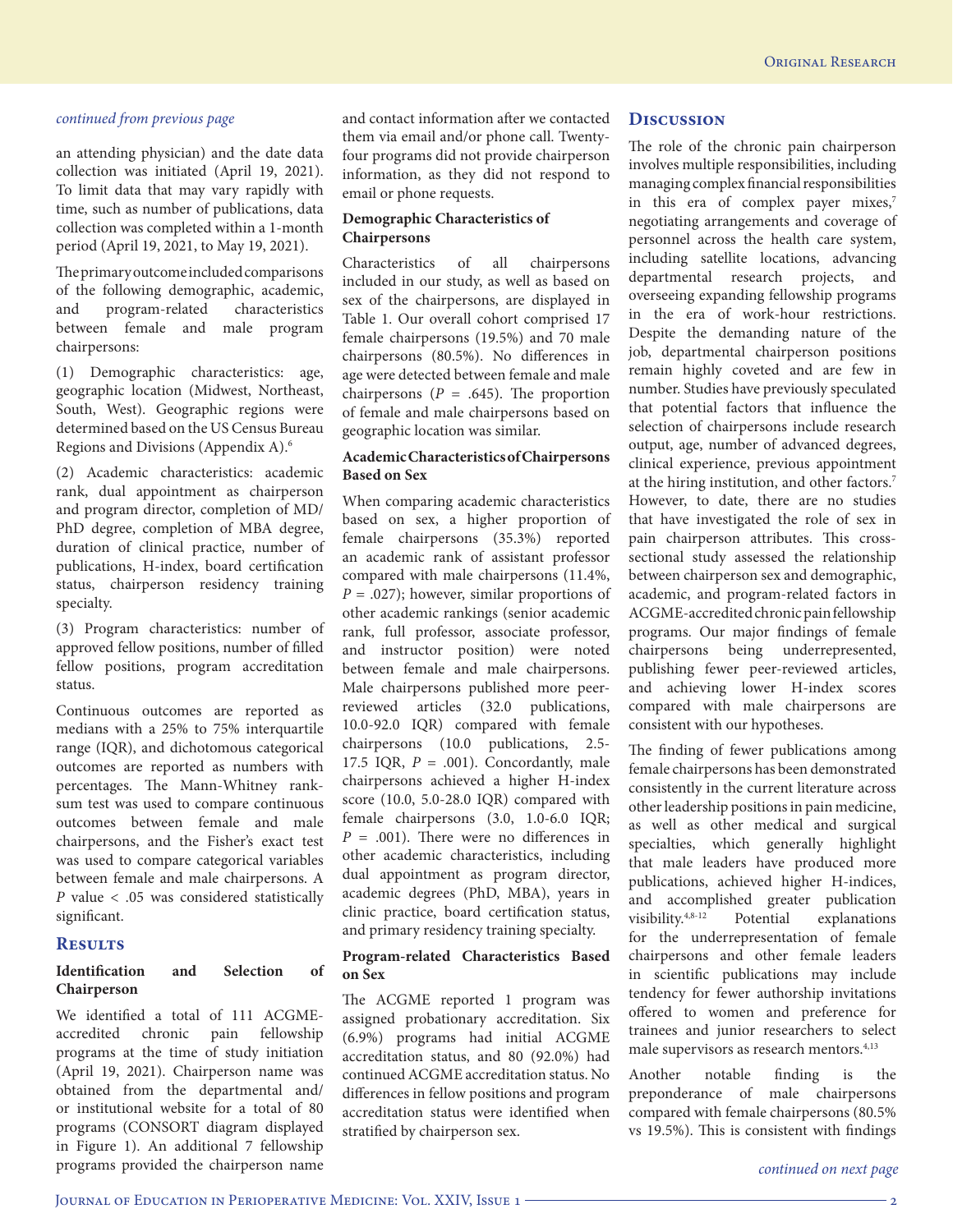in the literature, which demonstrate a trend of female underrepresentation within leadership ranks. This observed disparity appears to be more pronounced than that observed among pain fellowship program directors.4 Possible contributing factors include lower number of publications and lower H-indices among academic female pain medicine physicians, which are often necessary for academic promotion and eligibility for leadership positions, paucity of sex-concordant mentors available to female physicians in the field, and overall underrepresentation of female physicians in academic pain medicine programs. However, it is important to note that the median duration of clinical practice was 21.0 years in our overall cohort. Furthermore, the Association of American Medical Colleges only recently noted that women outnumbered male medical school matriculants in 2018- 2019. Thus, the current discrepancy in female representation in the pain medicine chairperson position may be a reflection of the sex bias and predominance of male physicians encountered approximately 2 decades ago. Given that the data on sex composition are unavailable from 2 decades ago, our study is limited because it does not establish a baseline of female inequality among physicians entering pain medicine. Thus, these results may not reflect current hiring and promotion practices, as it typically takes many years to attain a chairperson position.

Although female underrepresentation in the chairperson position has been well documented in other surgical specialties, such as general surgery $14$  and plastic surgery,<sup>15</sup> our study remains novel, as this issue has not been investigated in the pain medicine field and each specialty presents unique impediments to female academic advancement. Furthermore, with the advent of neuromodulation and other novel surgical interventions, pain medicine continues to mature as a surgical specialty, and addressing sex disparity early during this evolution of our specialty would foster a more balanced and well-represented workforce in the future.

We reported that both female and male chairpersons have achieved similar

proportions of senior academic rank status in our study. This is contradictory to the current body of evidence that has consistently revealed greater rates of academic promotion in male leaders in health care compared with their female colleagues.9,15,16

Interestingly, we observed that roughly one-third of chairpersons also had a dual appointment as fellowship program directors. Although a dual appointment could facilitate a shared vision between a department/division and its associated fellowship program, it could limit the leadership opportunities available to rising and underrepresented physicians in academia. In addition, the many responsibilities of such a dual appointment, depending on program size, could potentially discourage interest especially from those with less access to academic mentors, such as seen among female physicians.

The authors note with interest that 15 (17.2%) of 87 chairpersons carried a dual MD/PhD degree. Although not associated with sex-related differences, all 15 chairpersons who carried a dual MD/PhD degree achieved senior academic rank status (12 of 15 were full professor, 3 of 15 were associate professor). This likely reflects the higher number of publications produced by those with a dual MD/PhD degree, which helps with academic rank promotion. The authors also note that 7 (8%) of 87 chairpersons also obtained an MBA degree. Physicians who have obtained an MBA degree have reported that this may help with leadership and career advancement, team-building, improvement of negotiation skills, and comprehension of financial aspects.<sup>17</sup> This is especially pertinent to the role of the chairperson in facing the dynamically evolving health care structure and complex financial responsibilities in our era of complex payer mixes.

Female representation in pain medicine leadership and clinicians is crucial. Population-based research has demonstrated that pain prevalence is generally higher among women relative to men, and it is not uncommon for pain practices to have a greater composition of female patients.<sup>18</sup> Furthermore, research has demonstrated that patient-physician sex concordance may be associated with

greater patient satisfaction scores.19 Thus, female patients may be able to relate more to female providers caring for them. This association is also reflected in the leadership setting, where female program directors are more likely to have female fellows in the pain program they lead, and vice versa, male program directors are more likely to have male fellows in the pain program they lead.20 Finally, studies have reported that female physicians may communicate differently, such as being more likely to discuss lifestyle and social concerns with patients, and present a more participatory decision-making style in their consultations, which may be advantageous in the chronic pain population.<sup>21</sup>

Our study provides a comprehensive description of sex disparities based on academic and program traits among chairpersons in ACGME-accredited fellowships with a high response and inclusion rate of approximately 80% of eligible chairpersons. These data highlight important details on current pain chairpersons and simply serve as a "snapshot" of characteristics for those currently in leadership positions. These characteristics may change as programs continue to grow, adapt, and change their quality, goals, and philosophy. Leadership in academic institutions is often a dynamic process and may pursue different directions based on perceived needs of the institution and department. More studies are warranted on how sex disparity in senior leadership impacts the hiring process and professional growth of newly hired faculty.

Future studies should investigate strategies that may decrease sex disparity within the workplace, such as fostering mentormentee connections between female trainees and mentors who have achieved leadership positions, and encourage professional medical societies to promote sex representation and host seminars that educate on leadership among female physicians. It would be of interest for future studies to evaluate if sex equality within leadership and staff may have a positive impact on measures such as academic department productivity and patient care. Because of the multiple responsibilities within the role of the chairperson,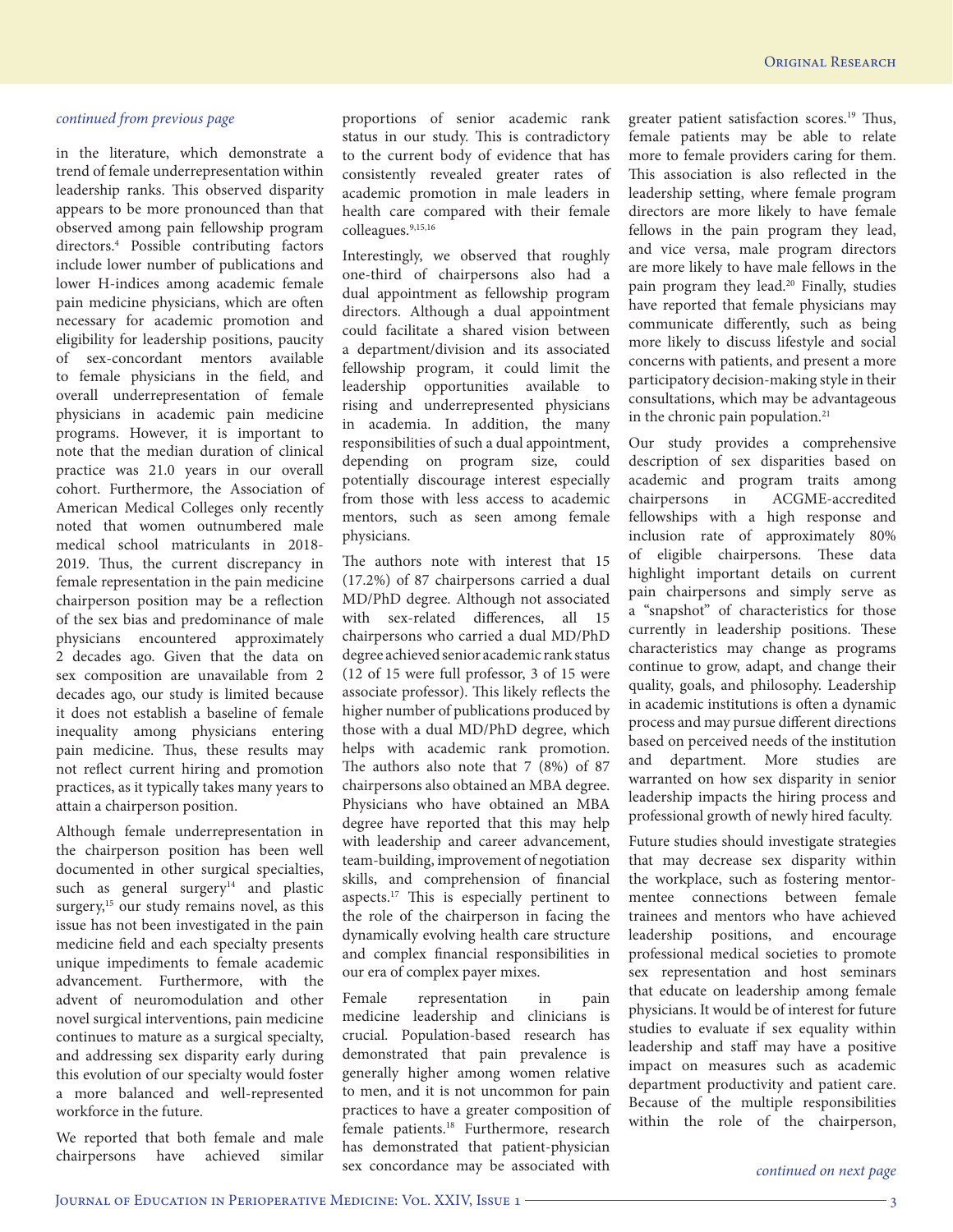curriculum additions to medical school, residency, and fellowship programs to include leadership and business skills may be warranted. Future studies should investigate if early exposure and training in these skills may motivate more women to pursue leadership positions. Furthermore, among anesthesia trainees, one study identified that women trained in greater proportions within other ACGMEaccredited anesthesiology fellowships compared with pain medicine.<sup>3</sup> Given that pain medicine is a multidisciplinary specialty shared not only by anesthesiology, but also other base specialties, including physical medicine and rehabilitation, neurology, and psychiatry, it would be interesting to investigate if these other disciplines are performing better in fostering sex diversity and whether strategies from a successful specialty may be emulated.

Certain study limitations should be noted. Our study used data from public databases, institutional and departmental websites, and online curriculum vitae, introducing the risk for reporting bias. The H-index variable is affected by age of a publication, with older articles being cited more often over time, even though the scientific merit and quality may be low. We did not abstract other pertinent data that may be important to this study, including other leadership positions held before program chair role and other demographic information, such as race.

## **Conclusion**

Academic program chairpersons play a vital role in the recruitment, retention, and success of a diverse academic faculty. Our study demonstrates that this important role

is currently and overwhelmingly held by men within the specialty of pain medicine, with significant underrepresentation among female physicians. This disparity is also reflected in other academic metrics, including number of peer-reviewed publications, H-indices, and attainment of assistant professor rank. This study highlights the need for continued measures designed to address and eliminate barriers that persistently preclude female representation from leadership positions within our specialty.

#### **References**

- 1. Hong L, Page SE. Groups of diverse problem solvers can outperform groups of high-ability problem solvers. *Proc Natl Acad Sci U S A*. 2004;101(46):16385-9.
- 2. Piggott DA, Cariaga-Lo L. Promoting inclusion, diversity, access, and equity through enhanced institutional culture and climate. *J Infect Dis*. 2019;220(Suppl 2):S74-81.
- 3. Doshi TL, Bicket MC. Why aren't there more female pain medicine physicians? *Reg Anesth Pain Med*. 2018;43(5):516-20.
- 4. D'Souza RS, Langford B, Moeschler S. Gender representation in fellowship program director positions in ACGME-accredited chronic pain and acute pain fellowship programs. *Pain Med*. 2021;22(6):1360-6.
- 5. Hirsch JE. An index to quantify an individual's scientific research output. *Proc Natl Acad Sci U S A*. 2005;102(46):16569-72.
- 6. 2010 Census Regions and Divisions of the United States. https://www.census.gov/geographies/ reference-maps/2010/geo/2010-census-regionsand-divisions-of-the-united-states.html. Accessed October 16, 2021.
- 7. Kastor JA. Chair of a department of medicine: now a different job. *Acad Med*. 2013;88(7):912-3.
- 8. Hill EK, Blake RA, Emerson JB, et al. Gender differences in scholarly productivity within academic gynecologic oncology departments. *Obstet Gynecol*. 2015;126(6):1279-84.
- 9. Holliday EB, Jagsi R, Wilson LD, et al. Gender differences in publication productivity, academic position, career duration, and funding among U.S.

academic radiation oncology faculty. *Acad Med*. 2014;89(5):767-73.

- 10. Eloy JA, Svider P, Chandrasekhar SS, et al. Gender disparities in scholarly productivity within academic otolaryngology departments. *Otolaryngol Head Neck Surg*. 2013;148(2):215-22.
- 11. Bendels MHK, Müller R, Brueggmann D, Groneberg DA. Gender disparities in high-quality research revealed by Nature Index journals. *PLoS One*. 2018;13(1):e0189136.
- 12. D'Souza R, Langford B, D'Souza S, Rose S, Long T. Characteristics of designated institutional officials and sponsoring institutions of ACGMEaccredited training programs. *J Grad Med Educ*. 2020;13(1):70-5
- 13. Holman L, Stuart-Fox D, Hauser CE. The gender gap in science: how long until women are equally represented? *PLoS Biol*. 04 2018;16(4):e2004956.
- 14. Carpenter AM, Tan SA, Costopoulos K, et al. Gender diversity in general surgery residency leadership. *J Surg Educ*. 2018;75(6):e68-71.
- 15. Zhang B, Chen K, Ha G, et al. Plastic surgery chairs and program directors: are the qualifications different for men and women? *Plast Reconstr Surg*. 2020;146(2):217e-20e.
- 16. Yang HY, Rhee G, Xuan L, et al. Analysis of H-index in assessing gender differences in academic rank and leadership in physical medicine and rehabilitation in the United States and Canada. *Am J Phys Med Rehabil*. 2019;98(6):479-83.
- 17. Turner AD, Stawicki SP, Guo WA. Competitive advantage of MBA for physician executives: a systematic literature review. *World J Surg*. 2018;42(6):1655-65.
- 18. Roter DL, Hall JA. Women doctors don't get the credit they deserve. *J Gen Intern Med*. 2015;30(3):273-4.
- 19. Chekijian S, Kinsman J, Taylor RA, et al. Association between patient-physician gender concordance and patient experience scores. Is there gender bias? *Am J Emerg Med*. 2021;45:476- 82.
- 20. Hagedorn JM, Pittelkow T, Warner N, et al. Gender of pain medicine leadership and trainees: a survey study. *Reg Anesth Pain Med*. 2019;44:1091-93.
- 21. Schmittdiel J, Grumbach K, Selby JV, Quesenberry CP. Effect of physician and patient gender concordance on patient satisfaction and preventive care practices. *J Gen Intern Med*. 2000;15(11):761-9.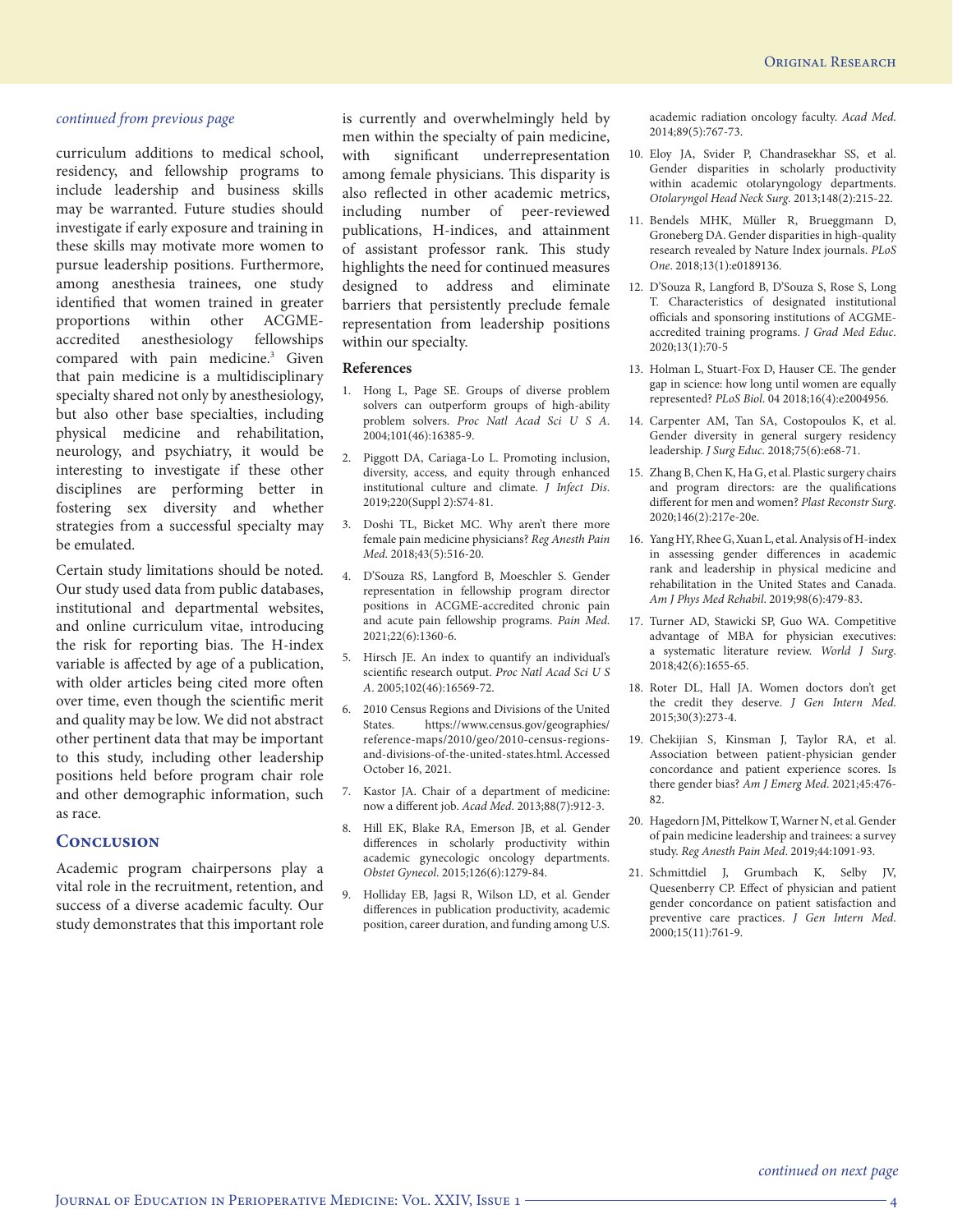#### *The following authors*

**Abstract**

*are in the Department of Anesthesiology and Perioperative Medicine, Mayo Clinic Hospital, Rochester, MN: Ryan S. D'Souza and Oludare Olatoye are Assistant Professors of Anesthesiology; and Roderick King and Ross Barman are Residents in Anesthesiology. Natalie Strand is Assistant Professor of Anesthesiology, Department of Anesthesiology and Perioperative Medicine, Mayo Clinic Hospital, Phoenix, AZ.*

*Note: Ryan S. D'Souza and Roderick King contributed equally to the manuscript.*

*Corresponding author: Ryan D'Souza, MD, Department of Anesthesiology and Perioperative Medicine, Mayo Clinic College of Medicine, 200 First Street SW, Rochester, MN 55905.*

*Email address: Ryan D'Souza: dsouza.ryan@mayo.edu*

#### *Financial disclosure: None*

*Conflicts of interest: None*

#### *Author Contributions:*

*Ryan D'Souza helped with study conception and design, background of research, analysis and interpretation of data, and revised the manuscript critically for intellectual content and gave final approval of the manuscript. Roderick King, Natalie Strand, and Ross Barman helped perform background of research, data collection, and drafted manuscript. Oludare Olatoye helped with study conception and design, performed data collection, and revised manuscript critically for intellectual content and gave final approval of the manuscript*

#### **Objective:** To compare the representation of female and male chairpersons and evaluate their respective demographic, academic, and program-related characteristics in academic chronic pain institutions.

**Methods:** We identified all chronic pain fellowship programs that are accredited by the Accreditation Council for Graduate Medical Education (ACGME) on April 19, 2021. We queried institutional websites or contacted programs directly to identify the respective departmental/divisional program chairperson. We abstracted data on program chairpersons from public databases and performed statistical comparisons of demographic, academic, and program-related characteristics between female and male program chairpersons.

**Results:** Of the 111 ACGME-accredited chronic pain fellowship programs, we identified the current chairperson at 87 programs (78.4%). There were 17 female chairpersons (19.5%) and 70 male chairpersons (80.5%). A higher proportion of female chairpersons reported an academic rank of assistant professor compared with male chairpersons (35.3% vs 11.4%,  $P = .027$ ). Male chairpersons published more peer-reviewed articles compared with female chairpersons (median 32.0 vs 10.0 publications,  $P = .001$ ). Concordantly, male chairpersons achieved a higher H-index score compared with female chairpersons (median 10.0 vs 3.0, *P* = .001). No differences were identified in other academic or program-related characteristics.

**Conclusion**: This cross-sectional study illuminates important details on sexrelated differences in the chronic pain program chair role. Women chairpersons are underrepresented, have fewer peer-reviewed publications, and achieved a lower H-index score compared with male chairpersons. Establishing these baseline associations provides a reference for future studies to evaluate changes over time.

**Keywords:** Chronic pain, education, leadership, academic advancement, chairperson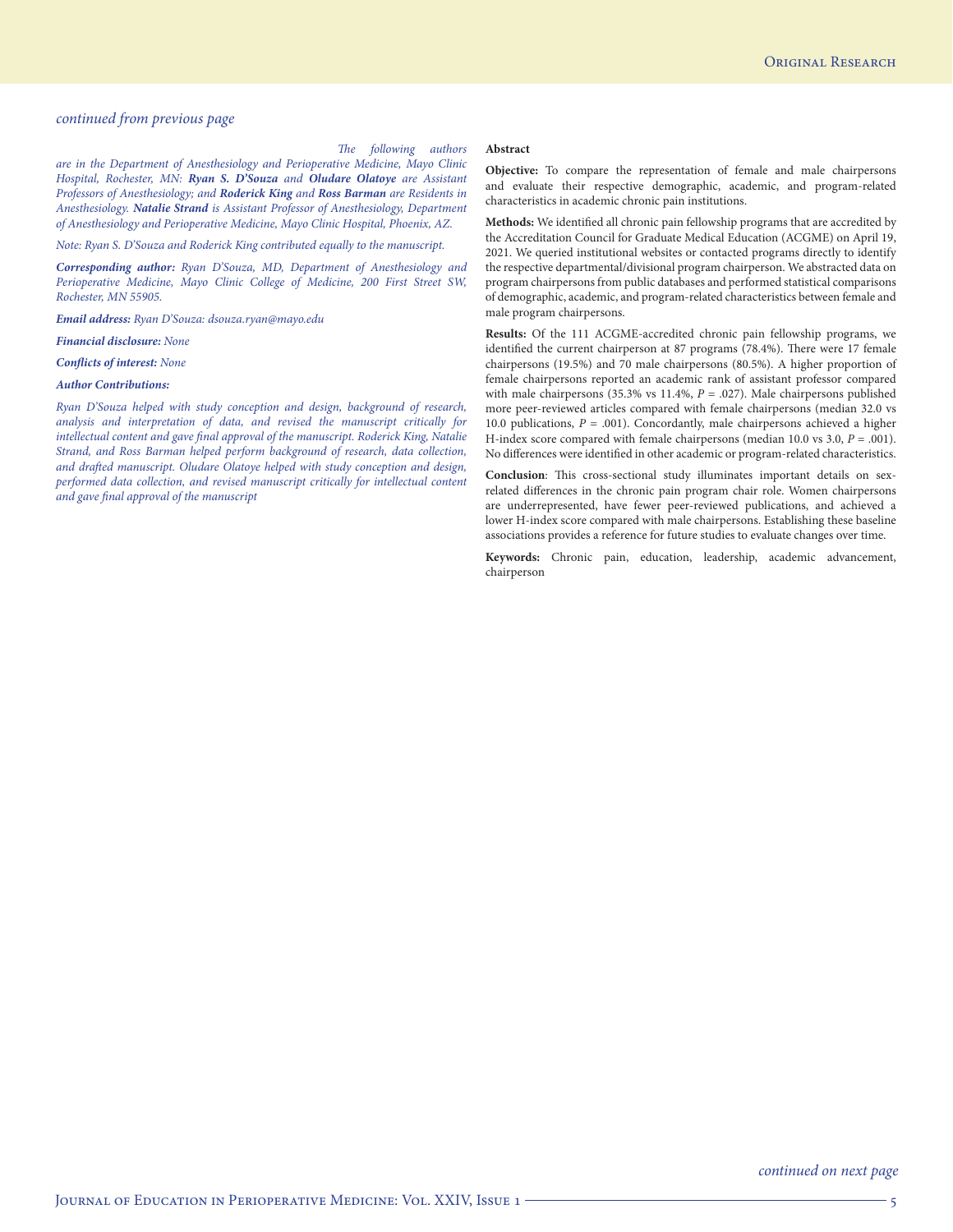## **Figure**

*Figure 1. CONSORT flow diagram. This diagram displays the identification and selection process of chronic pain chairpersons from institutions with ACGME-accredited chronic pain fellowship programs.*

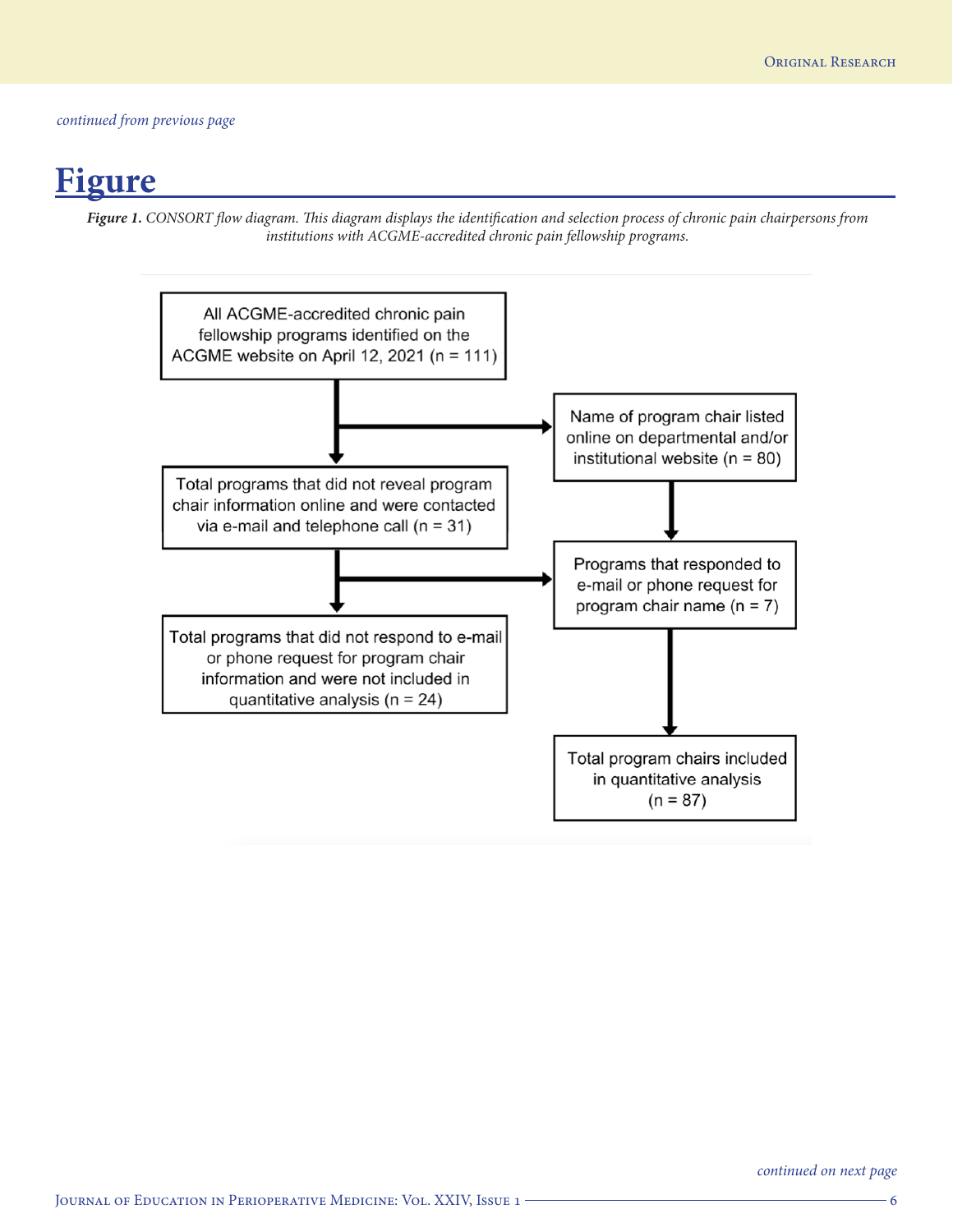# **Table**

*Table 1. Comparison Between Female and Male Chronic Pain Chairpersons*

|                                                | Overall Cohort ( $n = 87$ ) | Female ( $n = 17$ )  | Male ( $n = 70$ )   | $P$ Value         |  |  |  |
|------------------------------------------------|-----------------------------|----------------------|---------------------|-------------------|--|--|--|
| <b>Demographic Characteristics</b>             |                             |                      |                     |                   |  |  |  |
| Age <sup>a</sup>                               | $55.0(47.0-63.0)$           | 53.0 $(49.5 - 59.5)$ | $57.0(46.0-63.0)$   | .645              |  |  |  |
| Geographic Region                              |                             |                      |                     |                   |  |  |  |
| Midwest                                        | 21(24.1)                    | 5(29.4)              | 16(22.8)            | .544              |  |  |  |
| Northeast                                      | 26(29.9)                    | 5(29.4)              | 21(30.0)            | 1.000             |  |  |  |
| South                                          | 24(27.6)                    | 4(23.5)              | 20(28.6)            | .771              |  |  |  |
| West                                           | 16(18.4)                    | 3(17.6)              | 13(18.6)            | 1.000             |  |  |  |
| <b>Academic Characteristics</b>                |                             |                      |                     |                   |  |  |  |
| Academic rank <sup>b</sup>                     |                             |                      |                     |                   |  |  |  |
| Senior academic rank <sup>c</sup>              | 71(81.6)                    | 11(64.7)             | 60(85.7)            | .075              |  |  |  |
| Professor                                      | 46(52.9)                    | 5(29.4)              | 41 $(58.6)$         | .056              |  |  |  |
| Associate professor                            | 25(28.7)                    | 6(35.3)              | 19(27.1)            | .556              |  |  |  |
| Assistant professor                            | 14(16.1)                    | 6(35.3)              | 8(11.4)             | .027 <sup>d</sup> |  |  |  |
| Instructor                                     | 1(1.1)                      | 0(0)                 | 1(1.4)              | 1.000             |  |  |  |
| Dual appointment as program director           | 29(33.3)                    | 7(41.2)              | 22(31.4)            | .567              |  |  |  |
| Carries MD/PhD degree <sup>b</sup>             | 15(17.2)                    | 2(11.8)              | 13(18.6)            | .725              |  |  |  |
| Carries MBA degreeb                            | 7(8.0)                      | 1(5.9)               | 6(8.6)              | 1.000             |  |  |  |
| Duration of clinical practice (y) <sup>a</sup> | $21.0(12.2 - 27.0)$         | $18.0(9.5-25.5)$     | $21.0(13.0 - 28.0)$ | .327              |  |  |  |
| Number of publications <sup>a</sup>            | $21.0(8.2 - 66.5)$          | $10.0(2.5-17.5)$     | $32.0(10.0-92.0)$   | $.001*$           |  |  |  |
| H-index <sup>a</sup>                           | $6.5(3.2-22.0)$             | $3.0(1.0-6.0)$       | $10.0 (5.0 - 28.0)$ | $.001*$           |  |  |  |
| Board certification status <sup>b</sup>        |                             |                      |                     |                   |  |  |  |
| Initial                                        | 10(11.5)                    | 2(11.8)              | 8(11.4)             |                   |  |  |  |
| Continued                                      | 77(88.5)                    | 15 (88.2)            | 62(88.6)            | 1.000             |  |  |  |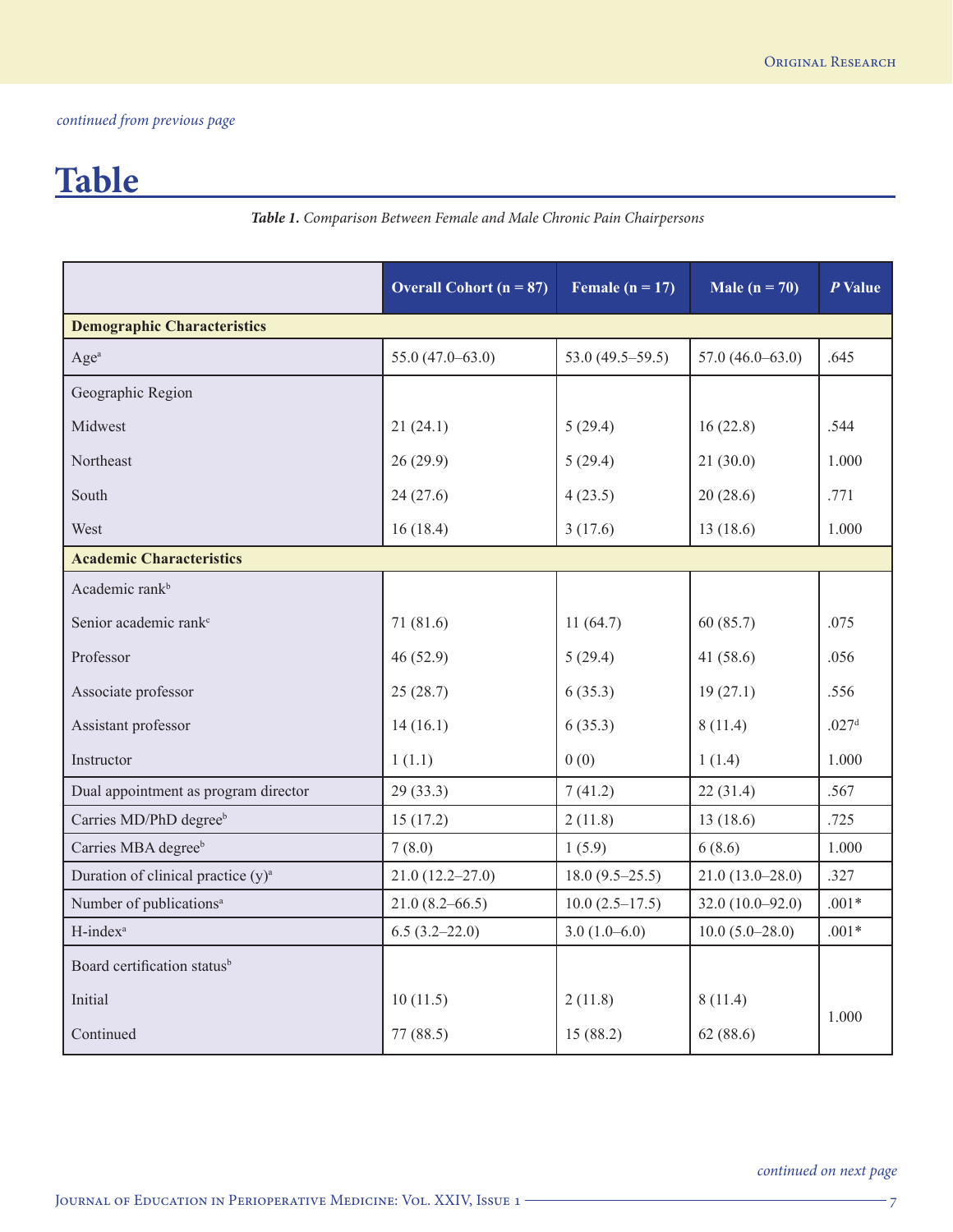# **Table** *continued*

| Residency training specialty <sup>b</sup>        |                |                |                |       |  |  |
|--------------------------------------------------|----------------|----------------|----------------|-------|--|--|
| Anesthesiology                                   | 74 (85.0)      | 15(88.2)       | 59 (84.3)      | 1.000 |  |  |
| Physical medicine/rehabilitation                 | 8(9.2)         | 2(11.8)        | 6(8.6)         | .651  |  |  |
| Neurology                                        | 2(2.3)         | 0(0)           | 2(2.8)         | 1.000 |  |  |
| Emergency medicine                               | 1(1.1)         | 0(0)           | 1(1.4)         | 1.000 |  |  |
| Psychiatry                                       | 1(1.1)         | 0(0)           | 1(1.4)         | 1.000 |  |  |
| <b>Program Characteristics</b>                   |                |                |                |       |  |  |
| Number of approved fellow positions <sup>a</sup> | $4.0(2.0-5.0)$ | $3.0(3.0-4.0)$ | $4.0(2.0-6.0)$ | .127  |  |  |
| Number of filled fellow positions <sup>a</sup>   | $3.0(2.0-5.0)$ | $3.0(2.0-4.0)$ | $4.0(2.0-6.0)$ | .062  |  |  |
| Accreditation status <sup>b</sup>                |                |                |                |       |  |  |
| Initial accreditation                            | 6(6.9)         | 1(5.9)         | 5(7.1)         | 1.000 |  |  |
| Continued accreditation                          | 80(92.0)       | 15(88.2)       | 65 (92.8)      | .729  |  |  |
| Probation                                        | 1(1.1)         | 1(5.9)         | 0(0)           | .195  |  |  |

a Median value (25%-75% interquartile range).

b Number (%); percentages for values provided in the overall cohort column were based on the denominator equaling the total cohort sample size (n = 87); similarly, percentages for values provided in the female and male columns were based on the denominator equaling their respective total sample size ( $n = 17$  for women;  $n = 70$  for men). There was no academic rank data on one male chairperson.

c Senior academic rank entails having either full professorship or associate professorship ranking.

d *P* < .05, Mann-Whitney *U* test to compare continuous outcomes, and Fisher's exact test to compare categorical outcomes.